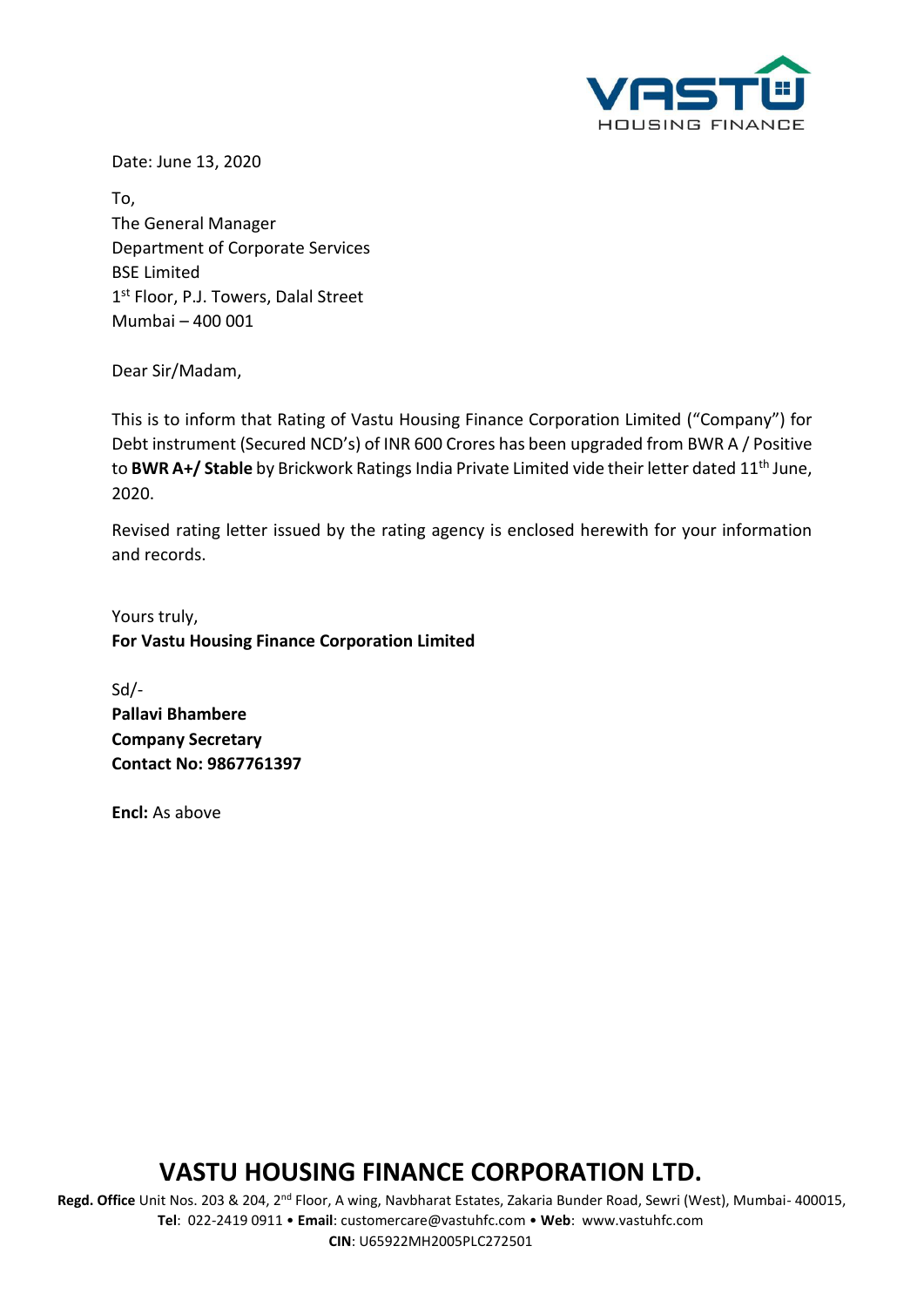

# Brickwork Ratings India Pvt. Ltd.

Ground floor, Building No - S 14, Solitaire Corporate Park, Guru Hargovindji Marg, Chakala, Andheri (East), Mumbai - 400 093 P: +91 22 2831 1426/39 | F: +91 22 2838 9144

### **BWR/NCD//CRC/VYD/0120/2020-21 11 June 2020**

**Mr. Sujay Patil** CFO & Head - Products **Vastu Housing Finance Corporation Limited** 503 & 504, 5th Floor, A wing, Navbharat Estates, Zakaria Bunder Road, Sewri (West)- 400015 Mumbai.

Dear Sir**,**

#### **Sub: Review of rating of various debt instruments of Vastu Housing Finance Corporation Limited.**

**Ref:** Our earlier rating letter BWR/NCD//ERC/RB/0381/2019-20 dated 27 August 2019 and mandate dated 15 February 2018

Based on the information and clarifications provided by your company and as available in public sources, Brickwork Ratings informs you that the rating of Vastu Housing Finance Corporation Limited's various debt instruments has been upgraded as given below:

| Instrument #        | <b>Rated Amount</b><br>(Rs Crs) |                | <b>Tenure</b> | <b>Previous Rating</b>                | <b>Present Rating*</b>      |  |  |
|---------------------|---------------------------------|----------------|---------------|---------------------------------------|-----------------------------|--|--|
|                     | <b>Previous</b>                 | <b>Present</b> |               |                                       |                             |  |  |
| <b>Secured NCDs</b> | 600.00                          | $600.00**$     | Long<br>Term  | <b>BWR A / Positive</b>               | BWR A+ / Stable<br>Upgraded |  |  |
| <b>Total</b>        | 600.00                          | 600.00         |               | <b>Rupees Six Hundred Crores Only</b> |                             |  |  |

**\***Please refer to BWR website [www.brickworkratings.com/](http://www.brickworkratings.com/) for definition of the ratings #ISIN-wise details of NCDs are available in Annexure

\*\* Includes proposed secured NCDs of Rs 200 Crs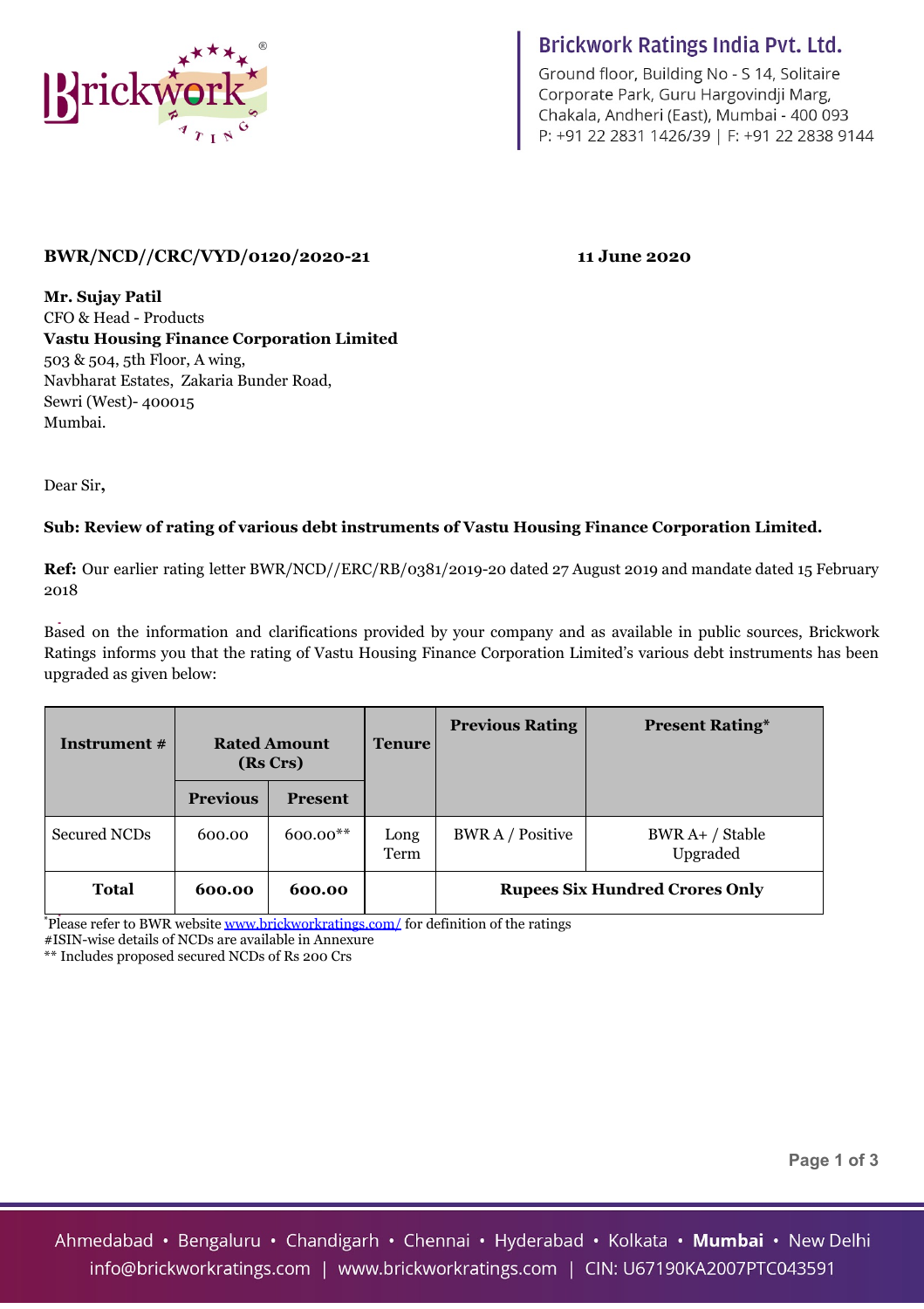

#### **Vastu Housing Finance Corporation Limited**

#### **BWR/NCD//CRC/VYD/0120/2020-21 11 June 2020**

Instruments with this rating are considered to have adequate degree of safety regarding timely servicing of financial obligations. Such instruments carry low credit risk.

The Rating is valid for twelve months from the date of this letter and subject to terms and conditions that were agreed in your mandate dated 15 February 2018 and other correspondence, if any and Brickwork Ratings' standard disclaimer appended at the end of this letter.

Brickwork would conduct surveillance every year till maturity/ redemption of the instruments. You are required to submit information for the purpose of surveillance/review. You are also required to keep us informed of any information/development that may affect your firm's finances/performance without any delay. **You are also requested to submit No Default Statement on monthly basis.**

Kindly acknowledge.

Best Regards,

getimente of

**Vydianathan Ramaswamy Director & Head - Financial Sector Ratings** 

**Note: In case of all accepted Ratings, respective Rating Rationale is published on Brickwork Ratings website. Interested persons are well advised to refer to our website [www.brickworkratings.com](http://www.brickworkratings.com/), if they are unable to view the rationale, they are requested to inform us on [brickworkhelp@brickworkratings.com](mailto:brickworkhelp@brickworkratings.com)**

Disclaimer: Brickwork Ratings (BWR) has assigned the rating based on the information obtained from the issuer and other reliable sources, which are deemed to be accurate. BWR has taken considerable steps to avoid any data distortion: however, it does not examine the precision or completeness of the information obtained. And hence, the information in this report is presented "as is" without any express or implied warranty of any kind. BWR does not make any representation in respect to the truth or accuracy of any such information. The rating assigned by BWR should be treated as an opinion rather than a recommendation to buy, sell or hold the rated instrument and BWR shall not be liable for any losses incurred by users from any use of this report or its contents. BWR has the right to change, suspend or withdraw the ratings at any time for any reasons.